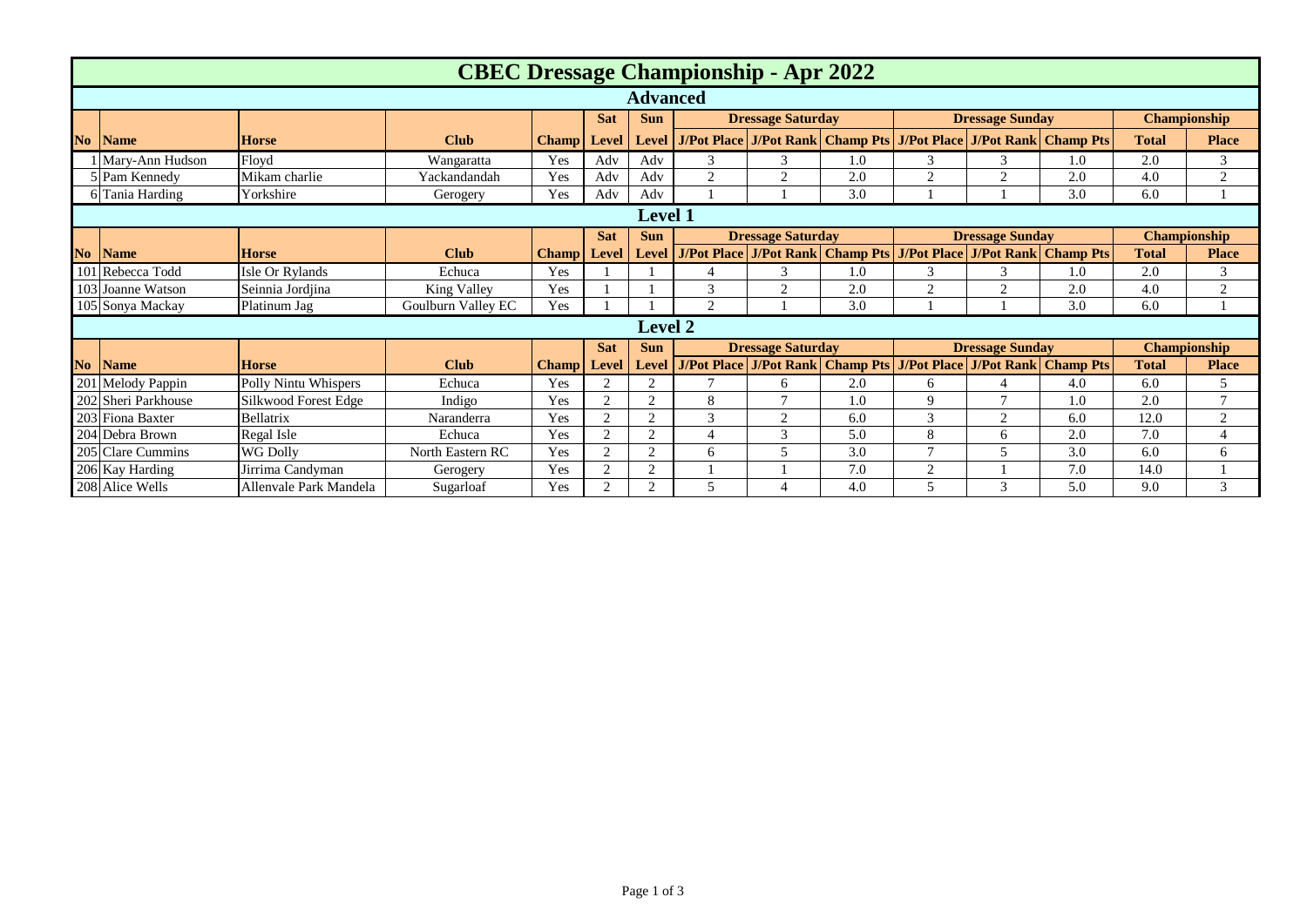|                | <b>CBEC Dressage Championship - Apr 2022</b> |                         |                    |              |              |                |                                                                                     |                |               |                        |                |          |                     |                |
|----------------|----------------------------------------------|-------------------------|--------------------|--------------|--------------|----------------|-------------------------------------------------------------------------------------|----------------|---------------|------------------------|----------------|----------|---------------------|----------------|
| <b>Level 3</b> |                                              |                         |                    |              |              |                |                                                                                     |                |               |                        |                |          |                     |                |
|                |                                              |                         |                    |              | <b>Sat</b>   | <b>Sun</b>     | <b>Dressage Saturday</b>                                                            |                |               | <b>Dressage Sunday</b> |                |          | <b>Championship</b> |                |
| No             | <b>Name</b>                                  | <b>Horse</b>            | <b>Club</b>        | <b>Champ</b> | <b>Level</b> |                | Level   J/Pot Place   J/Pot Rank   Champ Pts   J/Pot Place   J/Pot Rank   Champ Pts |                |               |                        |                |          | <b>Total</b>        | <b>Place</b>   |
|                | 301 Lucy Smith McMaugh                       | Ironbark Cold Schnapps  | Indigo             | Yes          | 3A           | 3              | 14                                                                                  | 18             | 4.5           | 21                     | 19             | $\Delta$ | 8.5                 | 19             |
|                | 307 Shelley Shipton                          | Nevertire Just Dane     | Yarrawonga Mulwala | Yes          | 3A           | 3              | 10                                                                                  | 13             | 9.5           | 17                     | 15             | 8        | 17.5                | 16             |
|                | 308 Michele Aldous                           | Silverline Delaware     | <b>BADRC</b>       | Yes          | 3A           | 3              | 15                                                                                  | 20             | 2.5           | 22                     | 20             | 3        | 5.5                 | 20             |
|                | 310 Lisa Goodin                              | Marquis Rolly           | Cobram Barooga     | Yes          | 3A           | 3              | 3                                                                                   | 3              | 20            | 11                     | 9              | 14       | 34                  | 5              |
|                | 311 Belinda Webb                             | Mcarthurparc Welts Lady | Yarrawonga Mulwala | Yes          | 3A           | 3              | 6                                                                                   | $\tau$         | 15.5          | 6                      | 6              | 17       | 32.5                | 6              |
|                | 313 Abby Benaim                              | Asham Sunset            | Dunolly            | Yes          | 3A           | 3              | 2                                                                                   |                | 21.5          | 3                      | 3              | 20       | 41.5                |                |
|                | 315 Melinda Johnson                          | Overflow Hammerslev Iro | Yackandandah       | Yes          | 3A           | 3              | 8                                                                                   | 10             | 12.5          | 13                     | 11             | 12       | 24.5                | 11             |
|                | 317 Micaeli Gasperotti                       | Gorserella Aristotle    | Yackandandah       | Yes          | 3A           | 3              | 5                                                                                   | $\overline{5}$ | 17.5          | 14                     | 12             | 11       | 28.5                | 9              |
|                | 318 Lara Block                               | Wooragee Park Blitz     | Yackandandah       | Yes          | 3A           | 3              | $\mathcal{I}$                                                                       | 9              | 14            | 5                      | $\overline{5}$ | 18       | 32                  | $\mathbf{r}$   |
|                | 321 Jennifer Nunan                           | EA Pashmina             | Benalla            | Yes          | 3B           | 3              | 8                                                                                   | 10             | 12.5          |                        |                | 22       | 34.5                | $\overline{4}$ |
|                | 322 Shaneen Mills                            | Killora Tullimbat       | Yackandandah       | Yes          | 3B           | 3              | 13                                                                                  | 17             | 6             | 20                     | 18             | 5        | 11                  | 18             |
|                | 324 Allison Pritchard                        | Isle of Louisiana       | Yackandandah       | Yes          | 3B           | 3              | 10                                                                                  | 13             | 9.5           | 15                     | 13             | 10       | 19.5                | 15             |
|                | 325 Narelle Schreenan                        | Wyann King Isle         | Goulburn Valley EC | Yes          | 3B           | 3              | $\overline{4}$                                                                      | 4              | 19            | $\overline{c}$         | $\overline{2}$ | 21       | 40                  | 2              |
|                | 326 Kylie Millard                            | <b>EP</b> Arnie         | Mansfield          | Yes          | 3B           | 3              | 9                                                                                   | 12             | 11            | 16                     | 14             | 9        | 20                  | 14             |
|                | 327 Tia Andrews                              | Swing Time Merlin       | <b>Rich River</b>  | Yes          | 3B           | $\mathfrak{Z}$ | 5                                                                                   | $\overline{5}$ | 17.5          | 4                      | $\overline{4}$ | 19       | 36.5                | 3              |
|                | 331 Lara Block                               | Wooragee park Stellar   | Yackandandah       | Yes          | 3B           | 3              | 14                                                                                  | 18             | 4.5           | 18                     | 16             | $\tau$   | 11.5                | 17             |
|                | 333 Debbie Wild                              | Isle of Elegance        | Echuca             | Yes          | 3B           | 3              | 12                                                                                  | 16             | $\mathcal{I}$ | 10                     | 8              | 15       | 22                  | 12             |
|                | 334 Narelle Hurst                            | Kookaburra Park Felipe  | Rosedale           | Yes          | 3B           | $\overline{3}$ | 15                                                                                  | 20             | 2.5           | 25                     | 22             |          | 3.5                 | 21             |
|                | 335 Sally Marsden                            | <b>CP</b> Avatar        | <b>CBEC</b>        | Yes          | 3B           | 3              | 16                                                                                  | 22             |               | 23                     | 21             | 2        | 3                   | 22             |
|                | 336 Fiona Borella                            | Cruiser                 | Wagga              | Yes          | 3B           | 3              | 6                                                                                   | $\mathbf{r}$   | 15.5          | 8                      | $\overline{7}$ | 16       | 31.5                | 8              |
|                | 338 Kerri Horwood                            | Winged Eagle            | North Eastern RC   | Yes          | 3B           | 3              | 11                                                                                  | 15             | 8             | 12                     | 10             | 13       | 21                  | 13             |
|                | 339 Tania Harding                            | Jirrima Cougar          | Gerogery           | Yes          | 3B           | 3              | 2                                                                                   |                | 21.5          | 19                     | 17             | 6        | 27.5                | 10             |